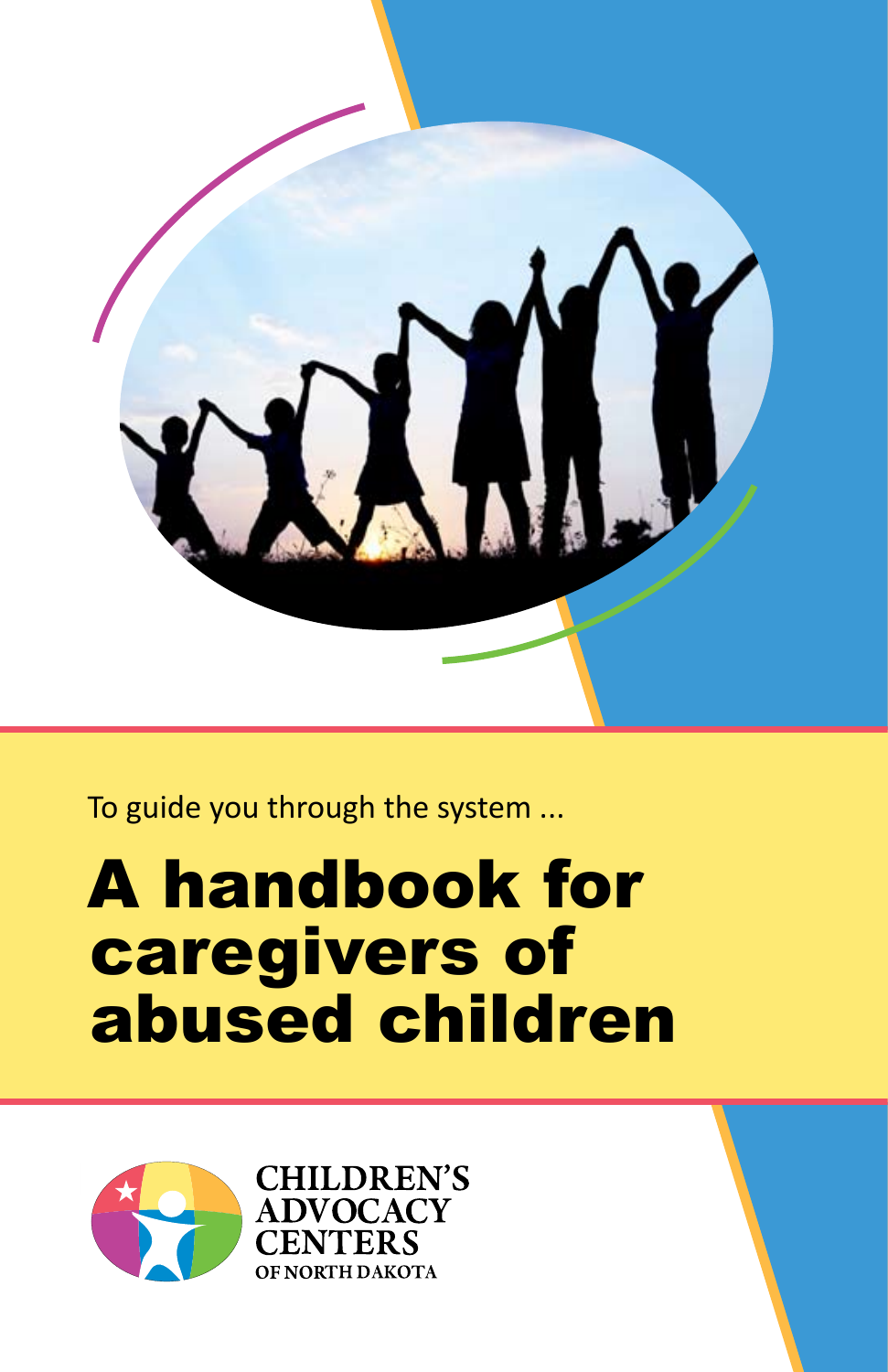## **Contact names and number**

| Social Worker             |  |  |
|---------------------------|--|--|
|                           |  |  |
| Investigator              |  |  |
|                           |  |  |
| State's Attorney's Office |  |  |
|                           |  |  |
|                           |  |  |
|                           |  |  |
|                           |  |  |
|                           |  |  |
|                           |  |  |
|                           |  |  |
|                           |  |  |

 $H$   $\star$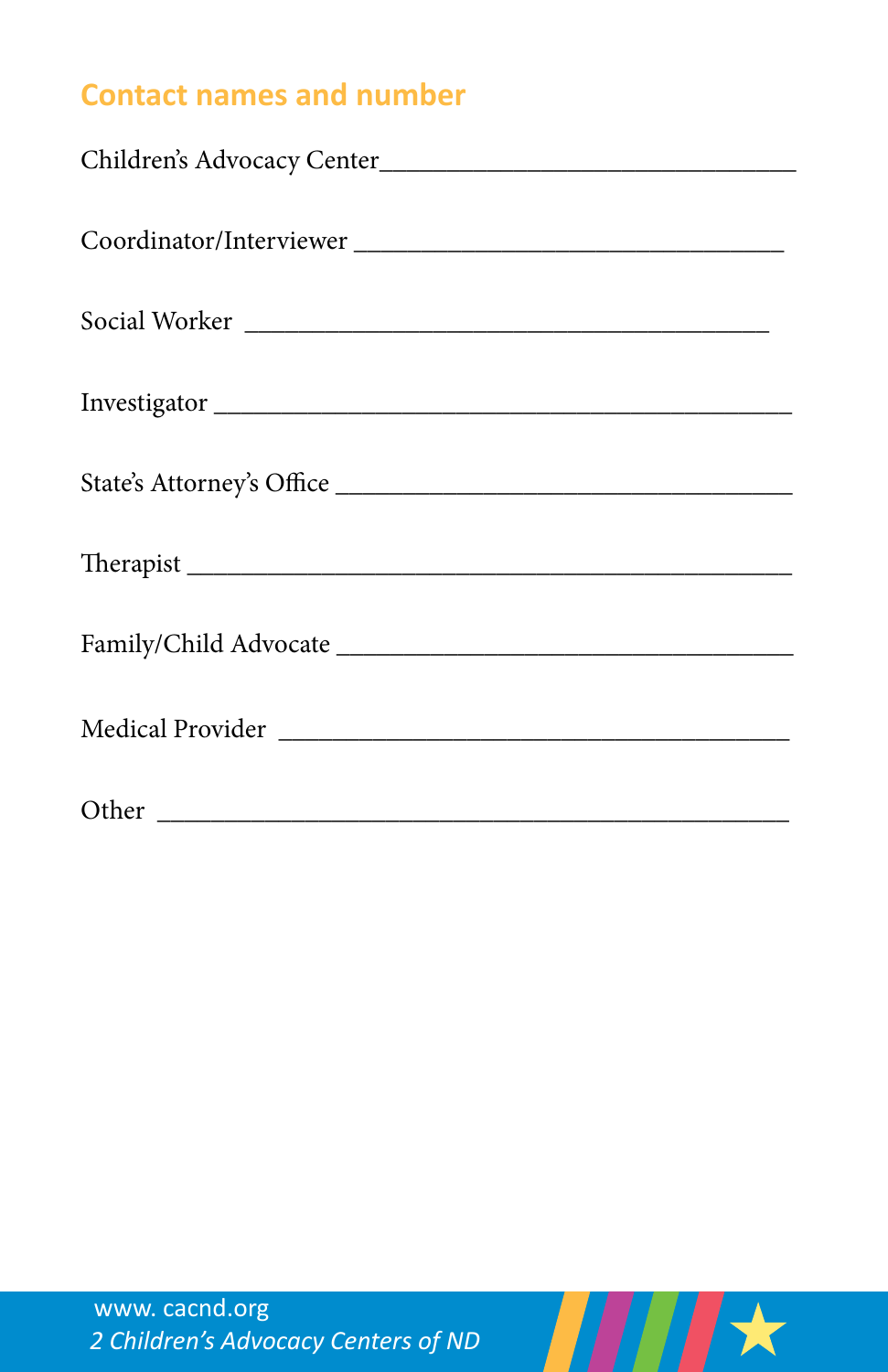## **Inside this handbook**

| Signs sometimes shown by abused children  15 |
|----------------------------------------------|
|                                              |
|                                              |
|                                              |

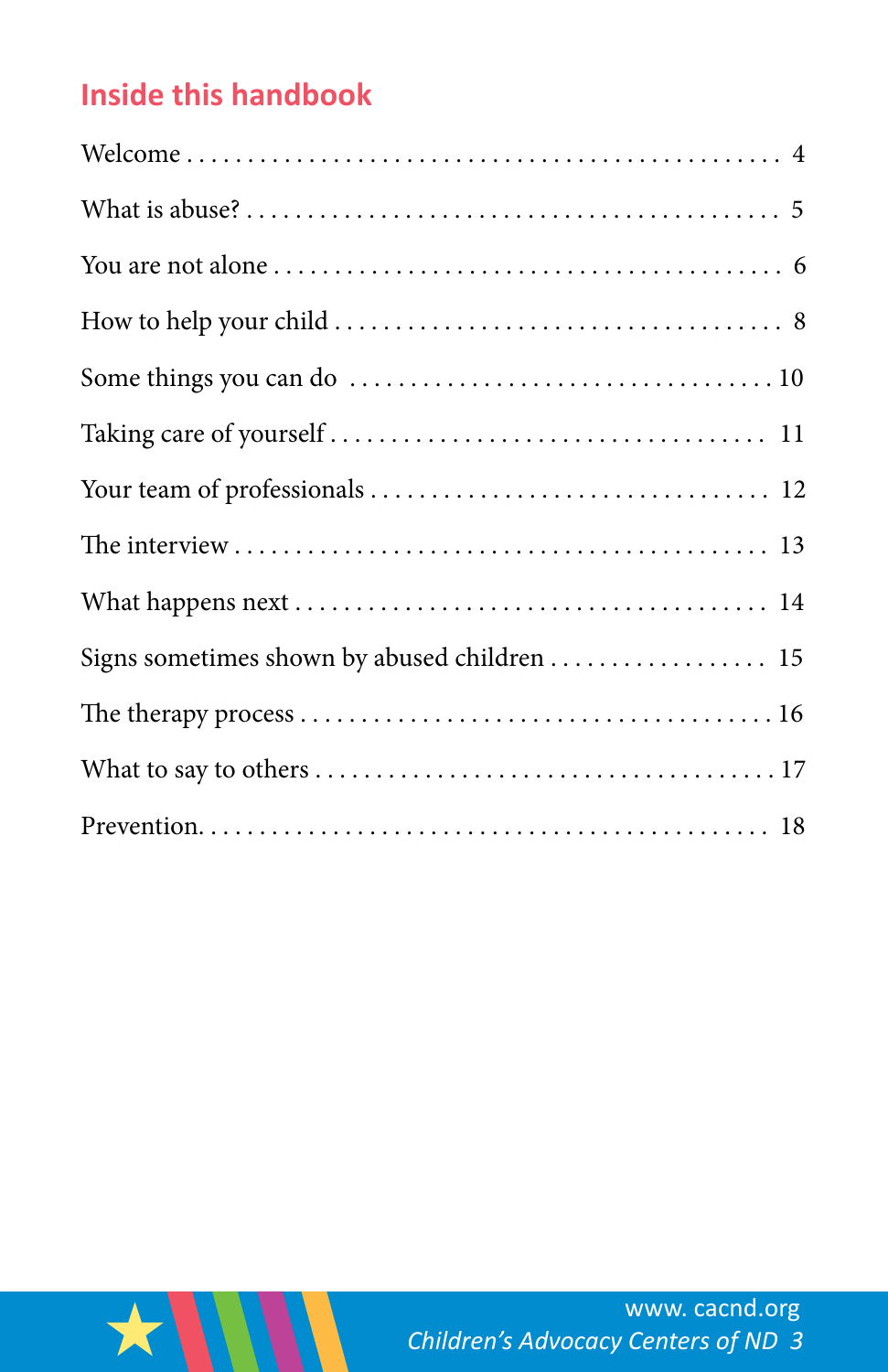#### **Welcome**

Welcome to the Children's Advocacy Center. We are here to offer support to you and your child. The CAC is guided by the The Child First Doctrine.

# **Your child is our first priority.**

Your child is here because of concerns about possible abuse. Our goals are to:



This book was provided for you by the Children's Advocacy Centers of N.D. We hope this handbook will help you understand more about child abuse, and the process we use to respond to a report of abuse.

Working through the experience of child abuse is difficult for both children and their caregivers. We are here to help. Please call us if you have any questions.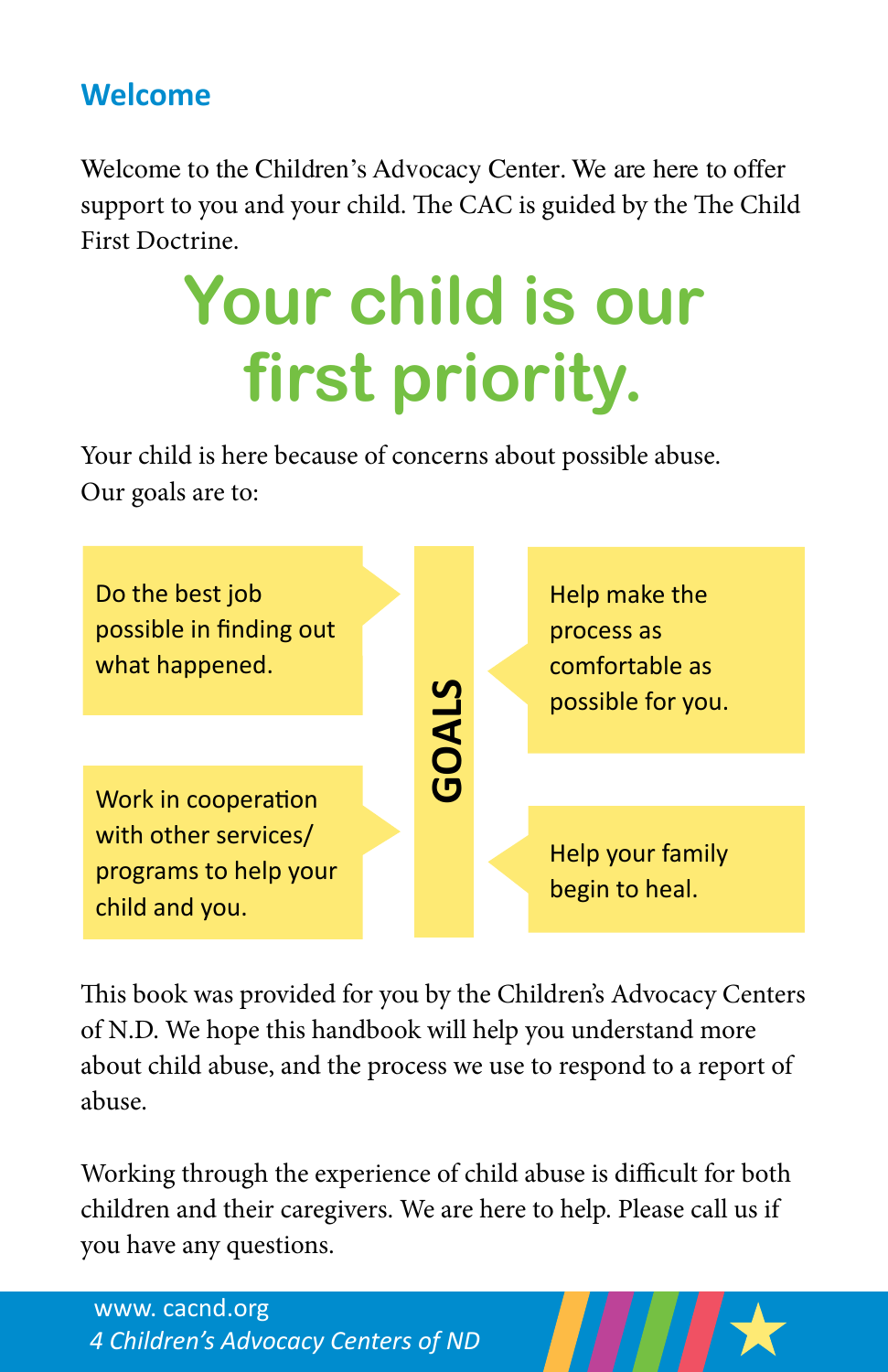#### **What is abuse?**

| <b>Physical</b><br><b>Abuse</b>                    | Physical abuse of a child is when an adult causes<br>non-accidental injury or harm to a child.<br>28.3% of adults report being physically abused as a<br>child.                                                                                                                                                                        |
|----------------------------------------------------|----------------------------------------------------------------------------------------------------------------------------------------------------------------------------------------------------------------------------------------------------------------------------------------------------------------------------------------|
| <b>Sexual</b><br><b>Abuse</b><br><b>ی بل بل با</b> | Sexual abuse occurs when an adult uses a child for<br>sexual purposes or involves a child in sexual acts.<br>It also includes when a child who is older or more<br>powerful uses another child for sexual gratification.<br>20.7% of adults report being sexually abused as a<br>child.                                                |
| <b>Psychological</b><br><b>Maltreatment</b>        | Psychological Maltreatment is when a caregiver<br>harms a child's mental or social development, or<br>causes severe emotional harm. While a single inci-<br>dent may be abuse, most often emotional abuse is a<br>pattern of behavior that causes damage over time.<br>10.6 % of adults report being emotionally abused as<br>a child. |
| <b>Neglect</b>                                     | Neglect is when a caregiver does not give the care,<br>supervision, affection and support needed for a<br>child's health, safety and well-being.                                                                                                                                                                                       |
|                                                    | Adapted from ChildHelp.org                                                                                                                                                                                                                                                                                                             |



*Children's Advocacy Centers of ND 5* www. cacnd.org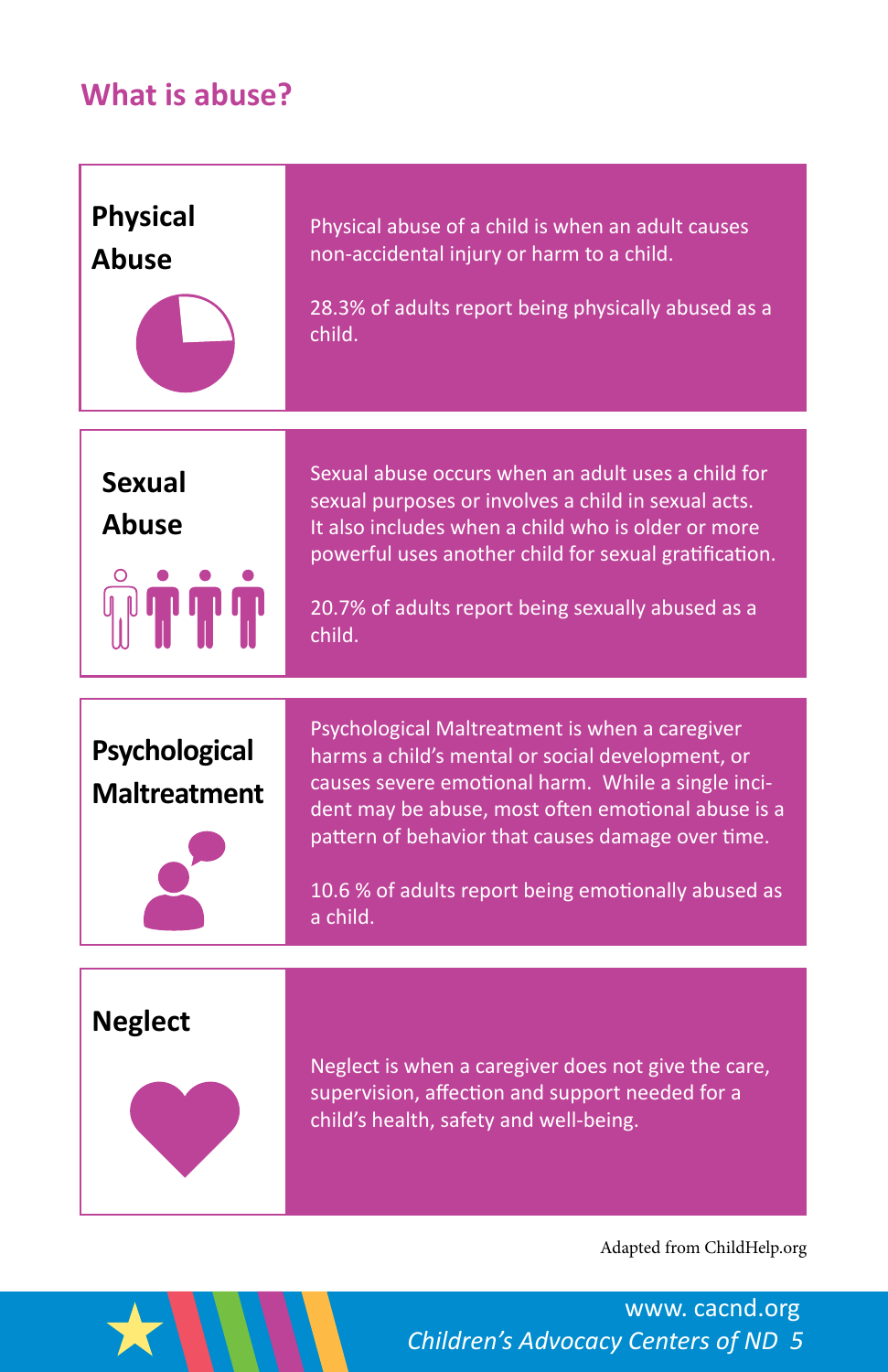#### **You are not alone**

When abuse is reported, caregivers sometimes feel as if they are on a roller coaster of emotions. This is normal and it is important to take care of you and your child's emotional needs now. The report can affect your life in many ways, and it takes time to adjust. Following are some of the common thoughts and feelings caregivers have. You may feel one or more of these, or you may move from one to another.

**Denial.** Your first reaction may be to not believe or accept the possibility that it really happened. Caregivers often experience denial because it is too overwhelming to accept that the abuse occurred, and that there will be after-effects. It may take time to overcome denial and face the realities of abuse.

**Anger.** You may feel angry with the offender for what he or she has done. At times, you may feel angry with yourself for not protecting the child. You may even feel angry with the child. Be honest about your feelings and share them with a trusted person or group.

**Helplessness.** You probably do not know what to expect and feel that things are out of your control. You may feel invisible and think there is nothing you can do to help the situation get better. Some caregivers may fear that their children will be taken away. Remember that there are a team of people to help you through this. Ask as many questions as you need.

**Shock, numbness or repulsion.** You may feel shock, numbness and repulsion for the new situation you find yourself in. If so, you may need to seek counseling to help you through this difficult time.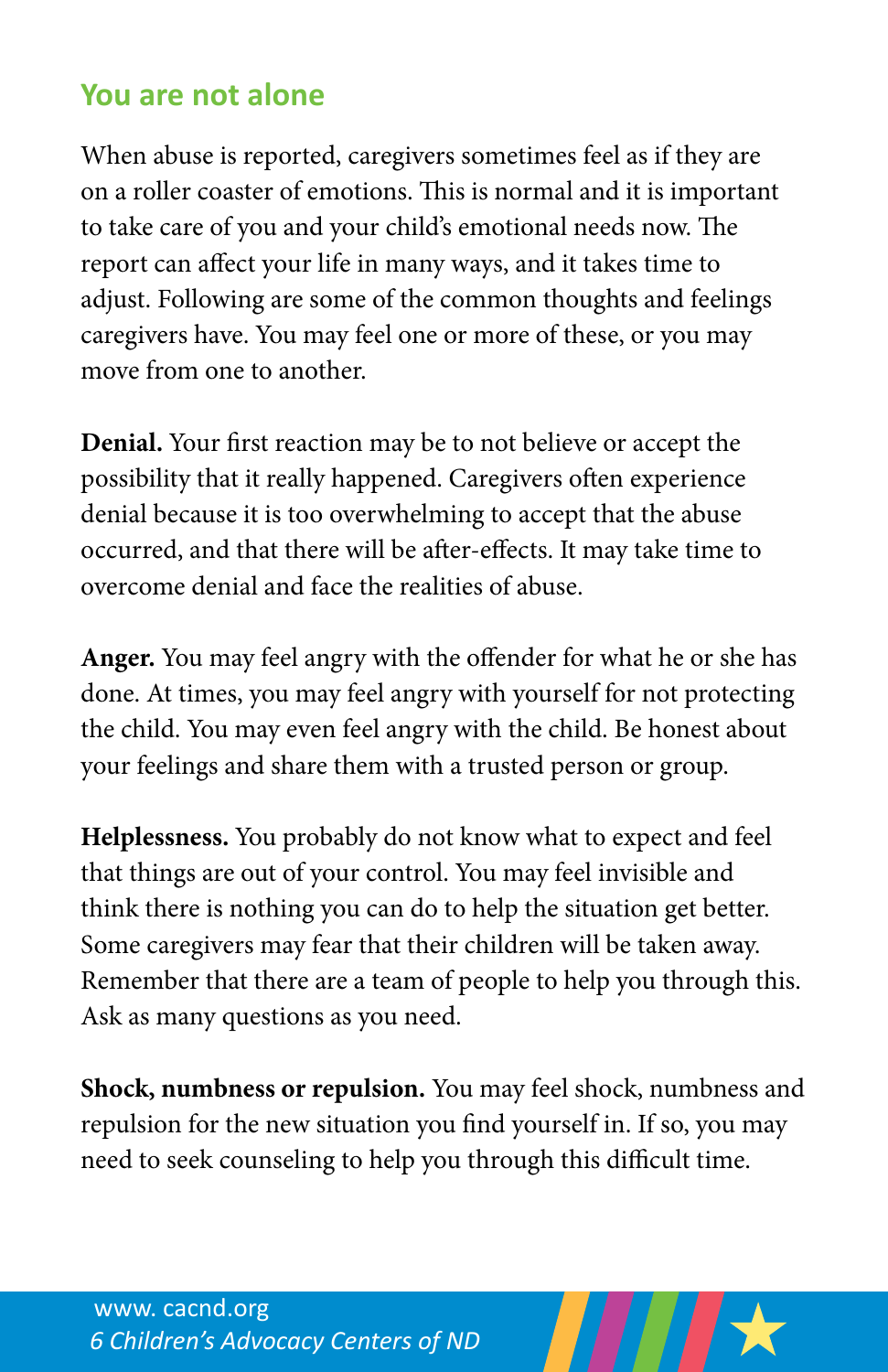

**Hurt and betrayal.** It is normal to feel hurt. It may take time. You may have lost a spouse or partner if that person was the offender. You may have lost friends and other loved ones. It is very important to take time to grieve for these losses.

**Concern about money.** You may be worried about finances because of lost income. There are programs that may be able to help you.

**Fear of violence or retaliation.** In homes where violence is common, you may fear the offender will try to harm you or your children. If so, contact the local domestic violence center for help.

**Guilt and self-blame.** The offender is the only one responsible for the abuse. The best thing you can do now is support your child and learn all you can about how to make things better. Reading this handbook is a good first step.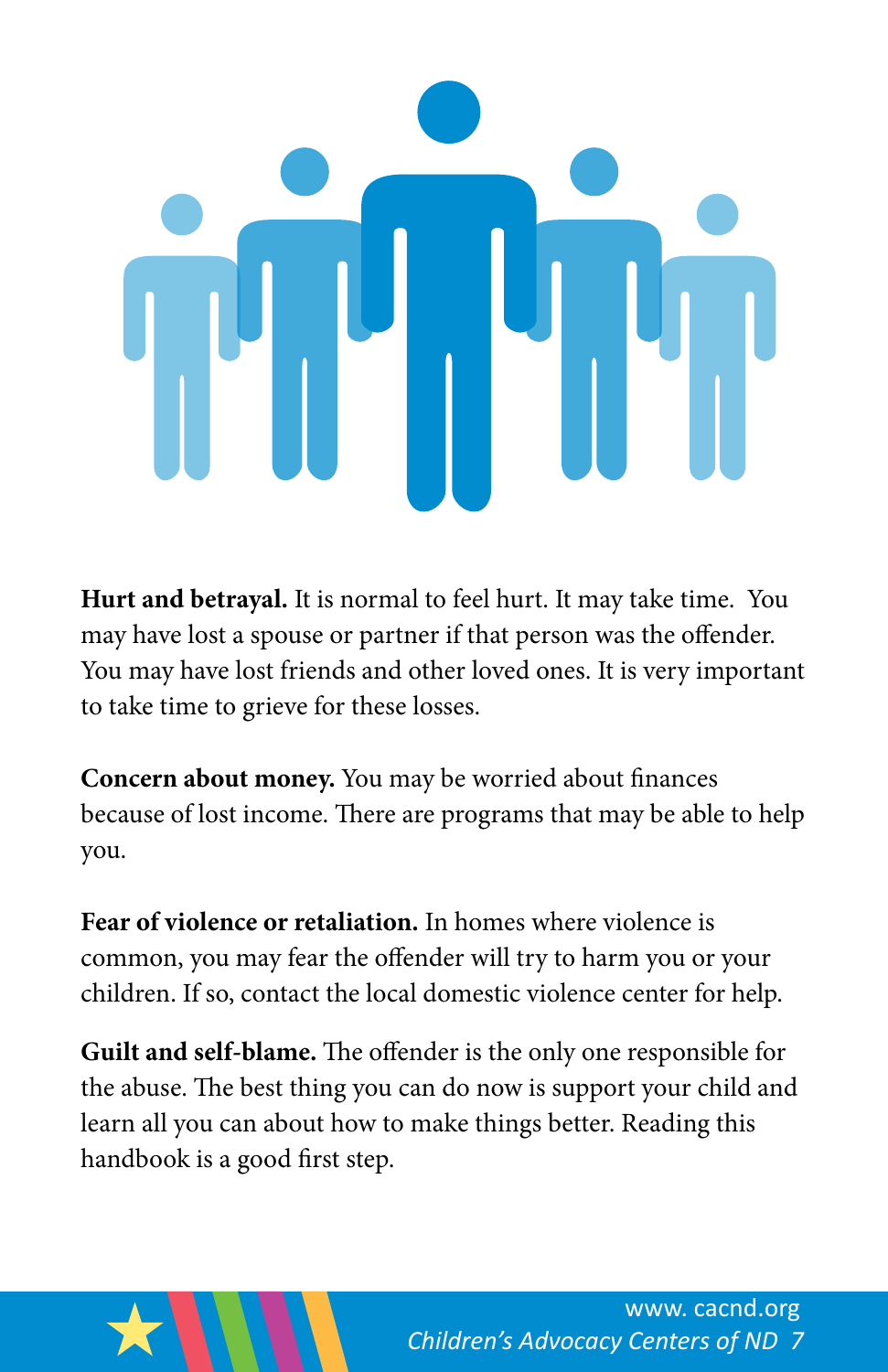#### **How to help your child**

Abuse can be overwhelming to children. Most children are taught to trust adults. An overwhelming majority of abuse occurs by someone known and trusted by the child and family. They tend to believe what adults tell them is true rather than rely on their own feelings. If the offender tells them that what is being done is okay, they may doubt their own feelings that it is not. If the non-offending caregiver's initial reaction when they hear the child's abuse report is "This can't be true," the child may wonder if his or her own feelings are mistaken. Children rarely lie about being abused, more often, they fear that telling will make people angry with them. It is extremely difficult for children to report abuse.

Adapted from: When Your Child Has Been Molested by Kathryn B. Hagan

## **The single most important factor affecting the child's recovery is the level of support from the non-offending caregiver.**

It is important to provide your child with safety, love and support. Let him or her know it is okay to cry or be angry. It is important for your child to know that the abuse was not their fault. Some children are concerned about how the disclosure will affect their family and loved ones, so it is important to be supportive.

*8 Children's Advocacy Centers of ND* www. cacnd.org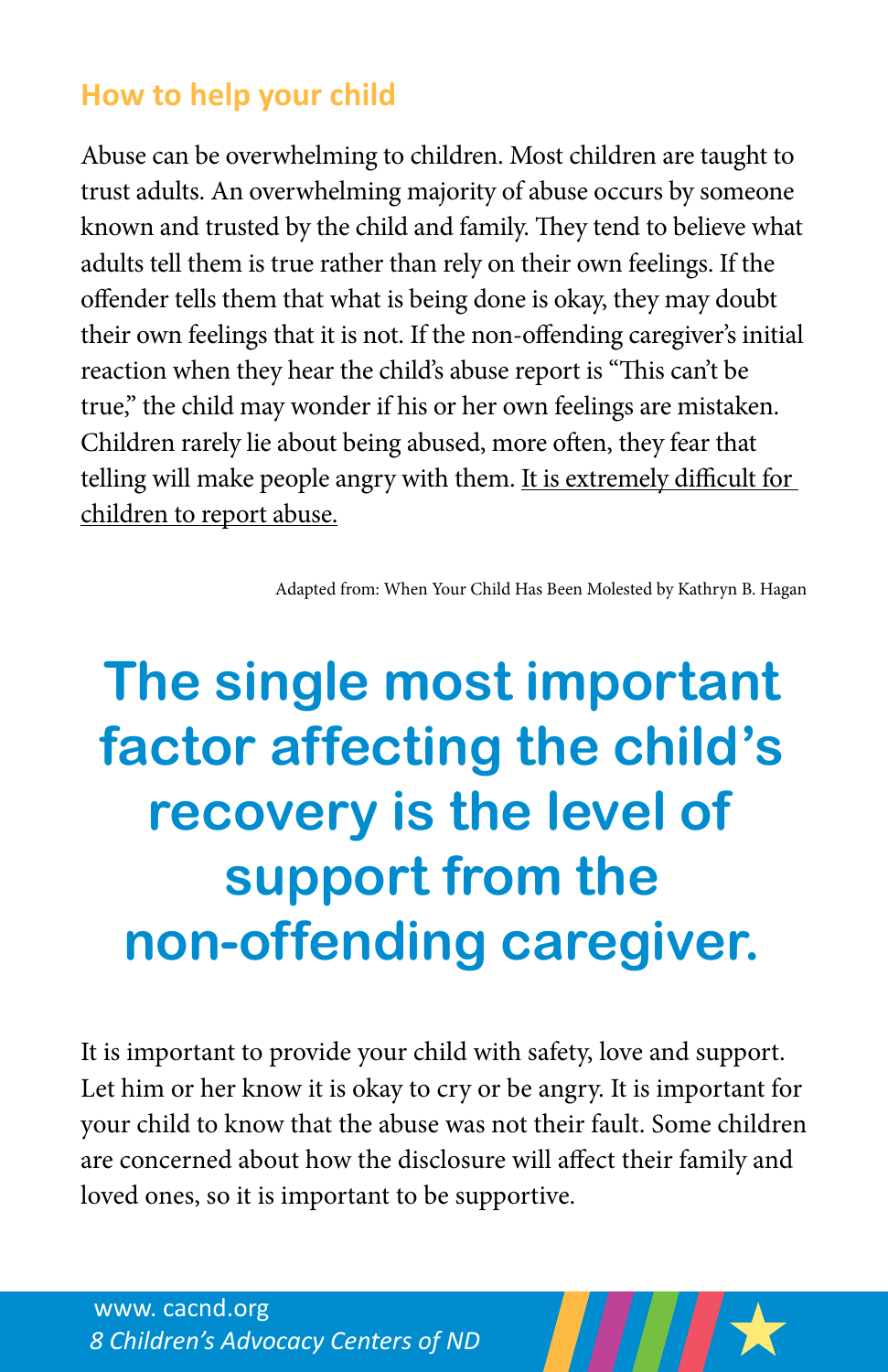Disclosure can be overwhelming and scary for children, so it is best not to ask a lot of questions. Let your child know that if they need to talk, that you will be there to listen and answer any of their questions.

The chances of recovery for your child are much greater if you do all you can to support them. If you feel torn between loyalty to your child and loyalty to the offender, find a professional to help you sort out those feelings.

## Some things you can say that will help your child:

- I believe you.
- It's not your fault.
- I'm glad you told me.
- I'm sorry this happened to you.
- I will take care of you.
- •Nothing about YOU made this happen.
- I am upset, but not with you.
- I'm sad too. You may see me cry. That's all right. I will be able to take care of you. You don't need to take care of me.
- You can still love someone but hate what they did to you.
- I am proud of you.

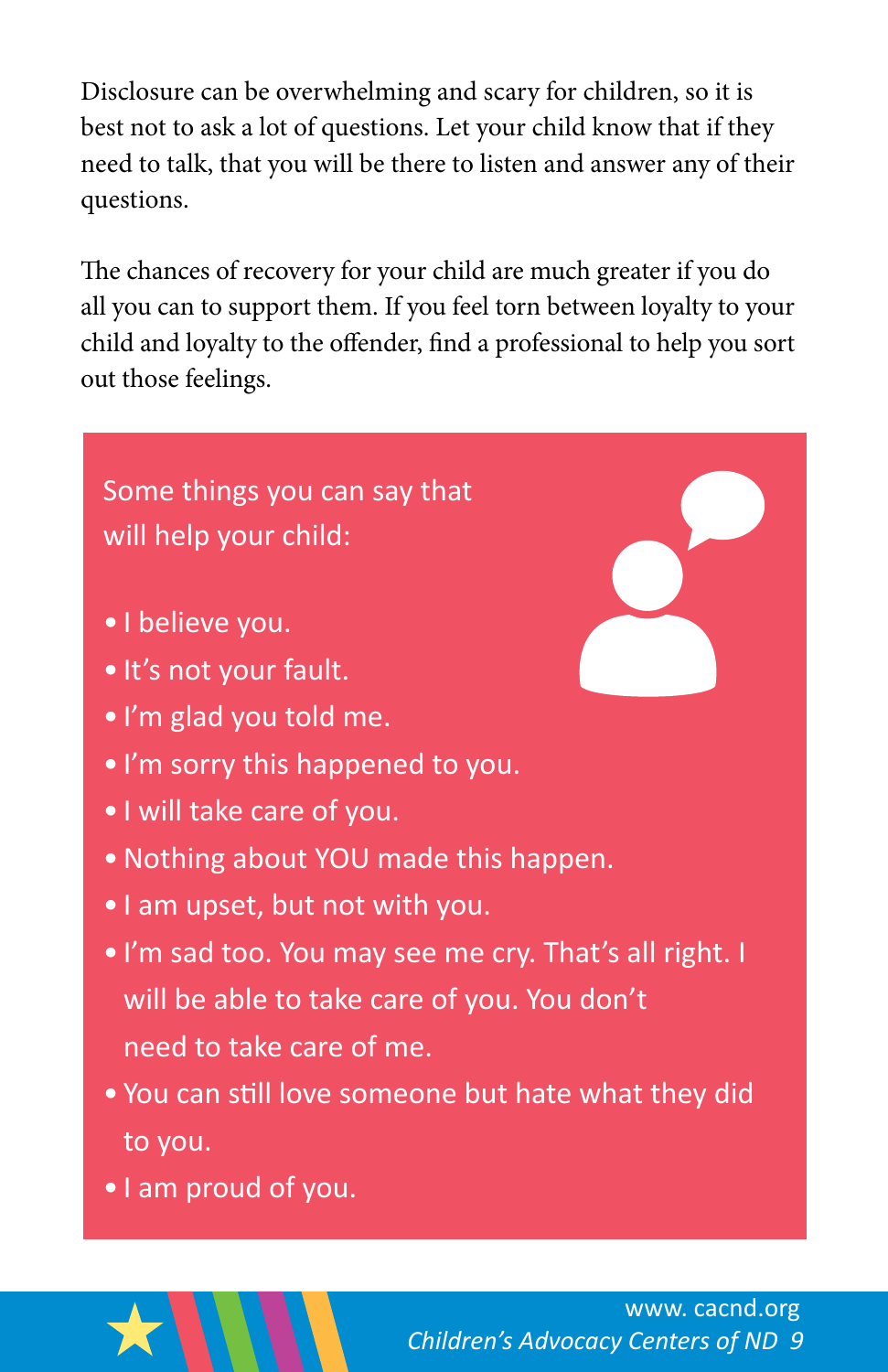## **Some things you can do**

- Return to a normal routine as soon as possible. Children often find comfort in the predictability that a routine offers.
- Ensure that your child is assessed and receives appropriate counseling services.
- Find help for yourself. You don't have to do it all on your own.
- Teach your child the rules of personal safety. Tell them what to do if someone tries to touch them or treat them in an uncomfortable or hurtful way.
- Be careful not to question your child about the abuse. If your child wants to talk about it, listen supportively, but do not probe. Specially trained professionals at the CAC will interview your child to obtain the necessary information without harming the case or further traumatizing him/her.
- • Keep yourself and your child away from the person suspected of the abuse. This is to protect your child's welfare, yourself and that person.
- Avoid discussing the case with other victims or the families.
- Never coach or advise your child on how to act or what to say to professionals or investigators.
- Your child may need an extra sense of physical security. Stay close, and assure your child you will keep him/her safe.
- Remember to give attention to your other children.
- Follow the recommendations from your team at the CAC. They are specially trained in working with abuse and will be able to offer recommendations specific to your family and case.

## **The parent is the child's best advocate, so do not hesitate to ask questions of your team.**

#### *10 Children's Advocacy Centers of ND* www. cacnd.org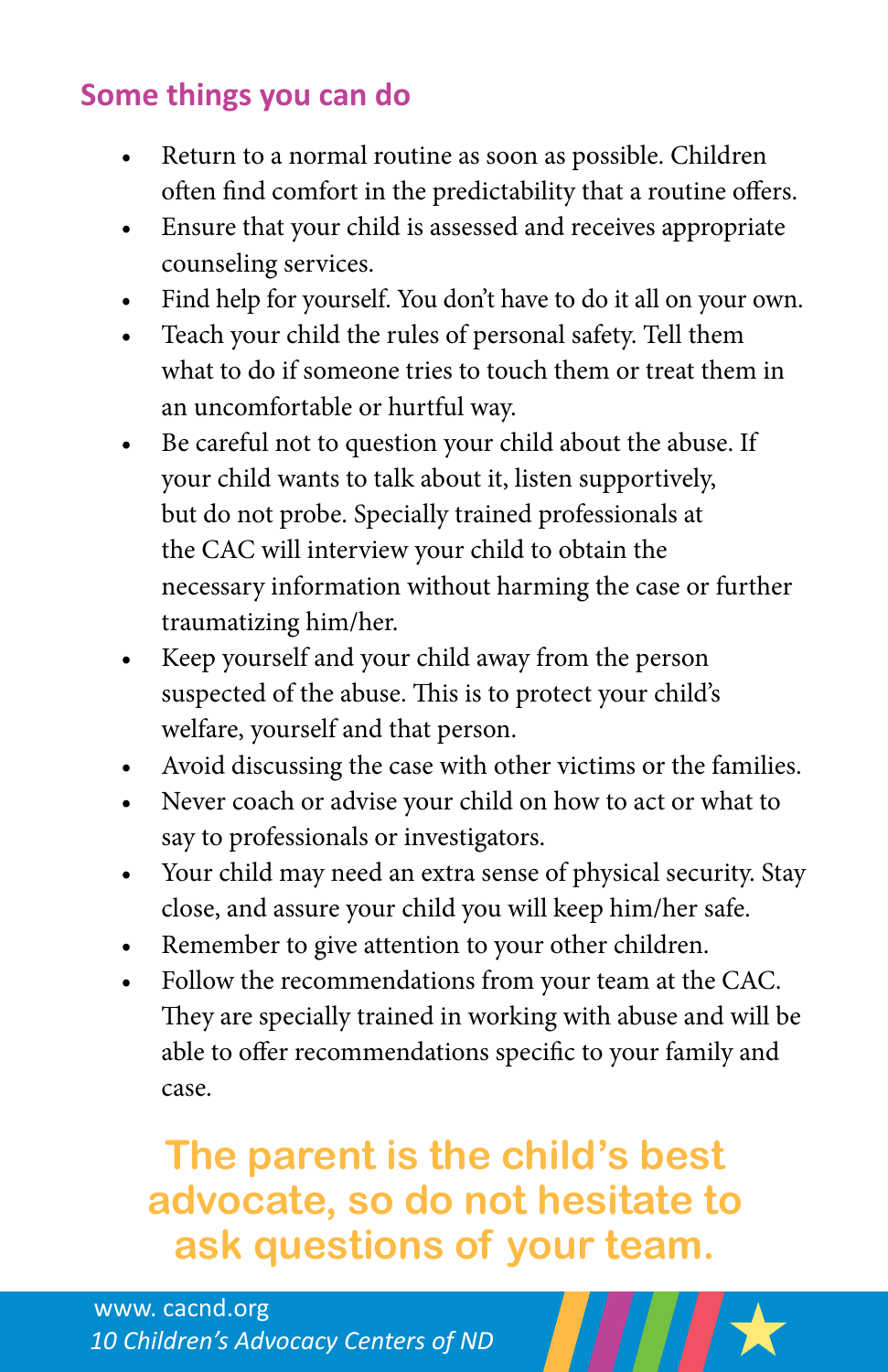## **Taking care of yourself**

This can be a very difficult time, and you may feel pressured from many directions. Although you are trying to take care of a lot of other people, you also need to take care of yourself.

Your well being is very important, so you need to find time to do something just for you and plan to do it regularly.

Scheduling your own time and space will help you gain or regain a sense of your own identity. Take the time to nurture yourself. Here is a plan that may work for you.

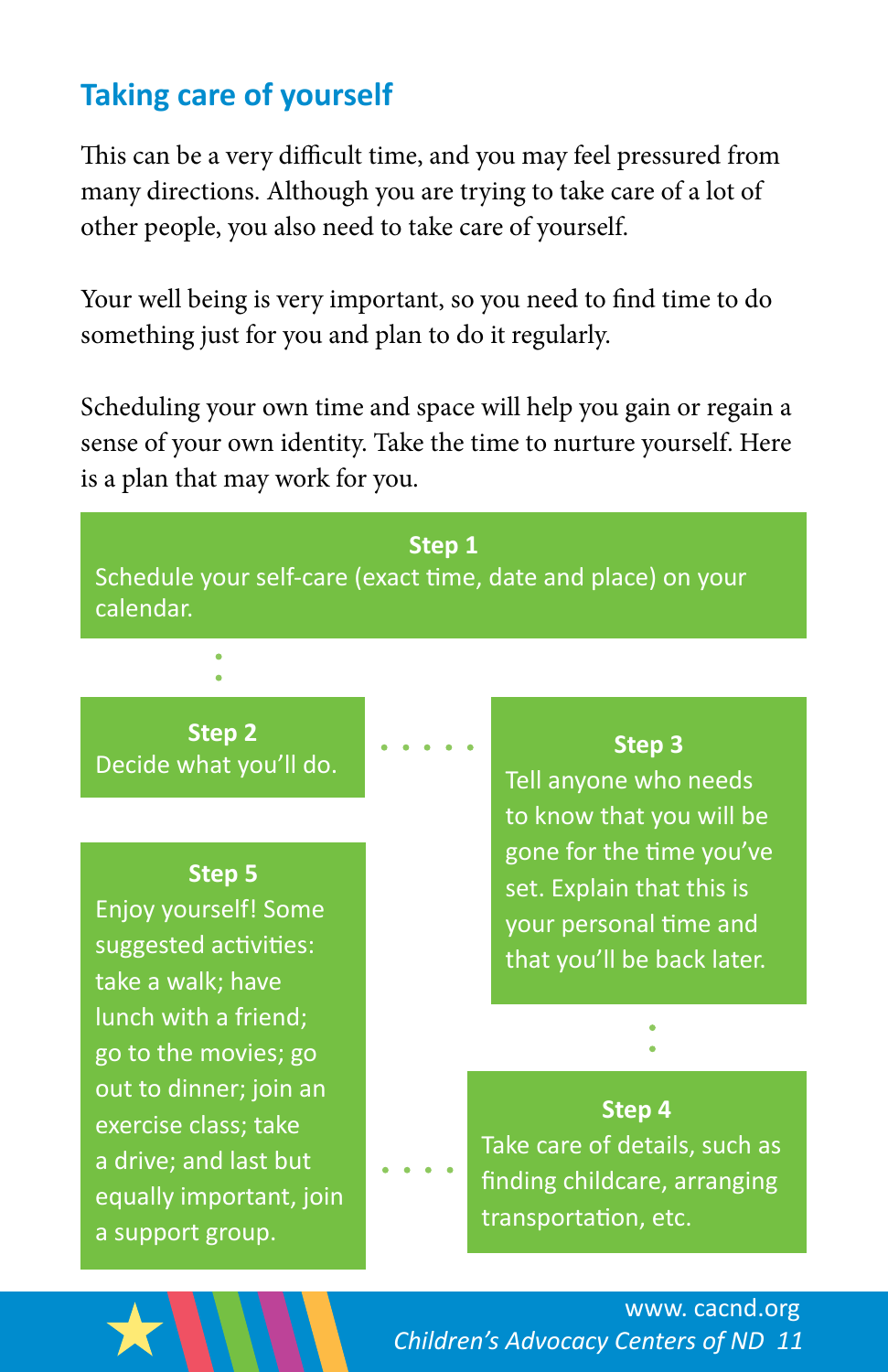## **Your team of professionals**

At the CAC we work with a multidisciplinary team of professionals, which meets regularly to respond to child abuse reports. The roles of the team members are described below.

**Forensic interviewer:** Talks to your child in a developmentally sensitive and child friendly manner about the concerns.

**CPS worker:** Works with law enforcement to determine what happened to make sure your child is safe. He/She can also assist you with referrals for services.

**Law enforcement:** Investigates the concerns and gathers evidence to decide if any laws have been broken and if/what criminal charges may be filed.

**State's Attorney:** Reviews and decides whether the offender is charged and prosecute the case.

**Victim advocate:** Works closely with the team and is a safe and supportive person who can assist you with questions and concerns you have. He/She can also assist you with referrals for services.

**Counselor:** Provides specialized therapy services for children and family members impacted by abuse and suffering from trauma symptoms. These services are important to help your family heal.

**Medical provider:** Provides medical exams and gathers forensic evidence. These evaluations are conducted by specially trained medical professionals.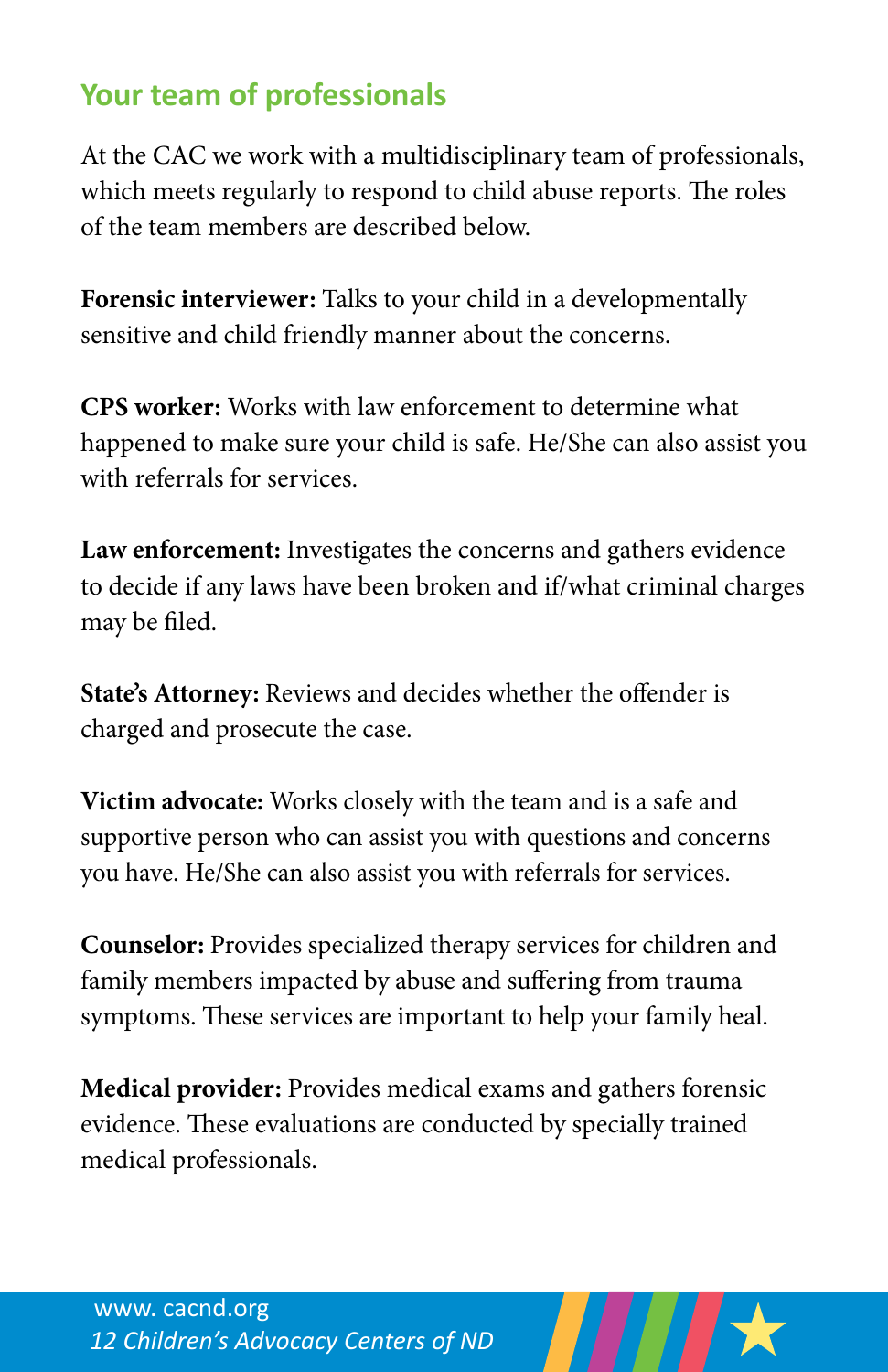## **The interview**

The forensic interview is a structured conversation with a child that is geared to each child's age and developmental level. It is a process that allows the child to tell their account of the allegations of abuse.

Caregivers are not allowed to watch the interview process as we are taking an official statement and it is important to keep the child focused. Children will react to subtle cues from caregivers such as them turning away or crying at hearing what has happened to the child. In your presence, your child may be unwilling to tell important details because he/she wants to spare you from hearing them. Sometimes caregivers find it hard to control their emotions regarding what they hear. A child may feel pressure to tell the story in a way that can complicate the legal process.



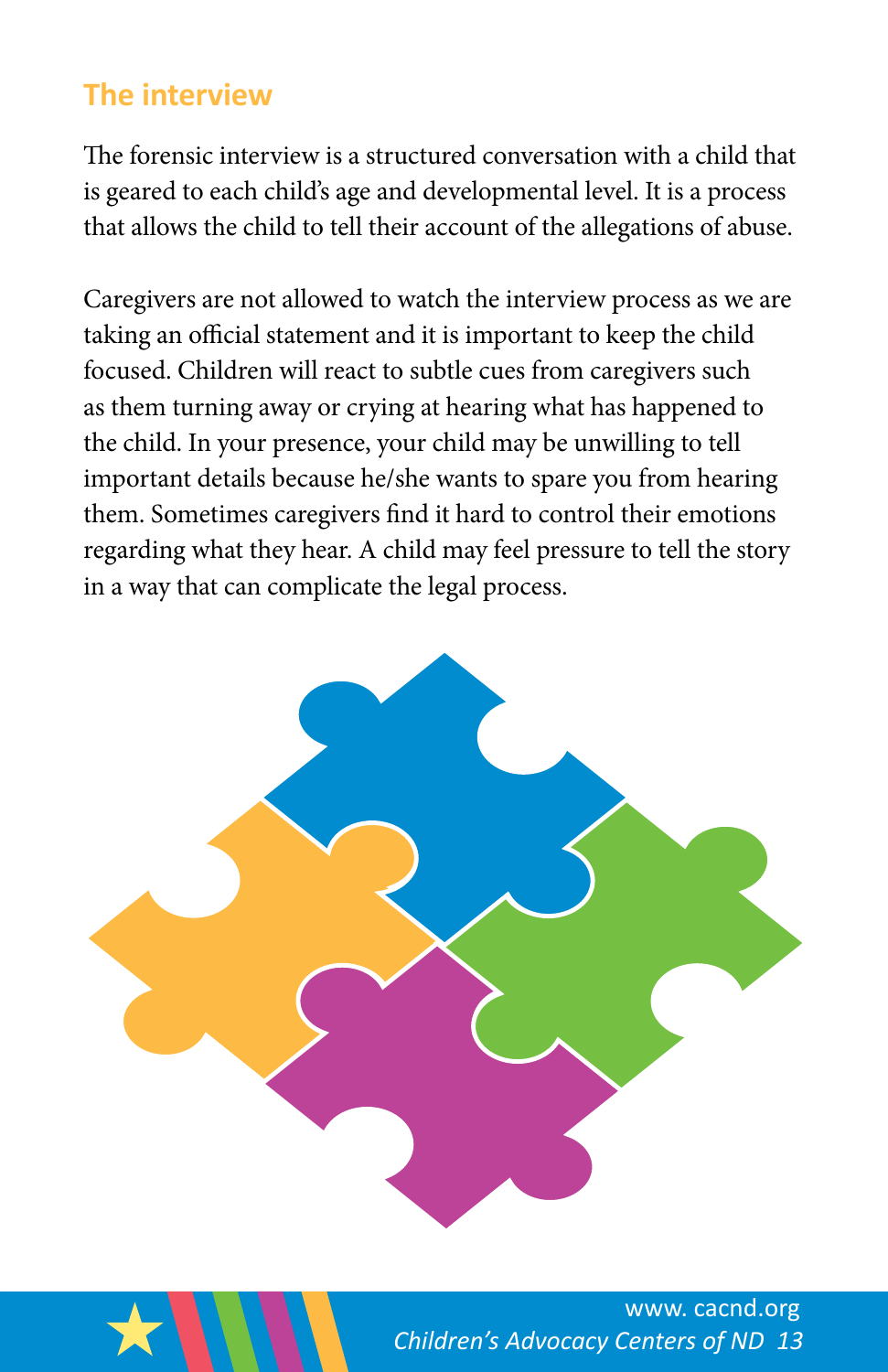## **What happens next**

There are many pieces of the investigation of abuse, therefore there may not be an easy answer about what happens next. This is something you can discuss with your advocate, who can help find out more information about your case, when new information is available. Some things to keep in mind:

- You will receive follow up contacts from your advocate to see how you are doing.
- The offender may not be arrested right away, if at all.
- • The recording of your child's interview is sent with the investigating officer as evidence and will be kept confidential and secure.
- Sometimes after a forensic interview a child may remember or decide to tell you more about what happened to them. If this happens it is important to contact Law Enforcement and/or social services right away.

#### **Some things you can say to your child if the alleged offender is not held legally accountable.**

- "Just because they didn't charge or find guilty, that doesn't mean they didn't believe you."
- • "You may be wondering how someone can do something wrong or against the law and not be punished. It doesn't make sense to me, either."
- • "It doesn't matter what the court process did. What matters is that you did what you needed to—you told."
- "You have been very brave. You are safe. I am proud of you."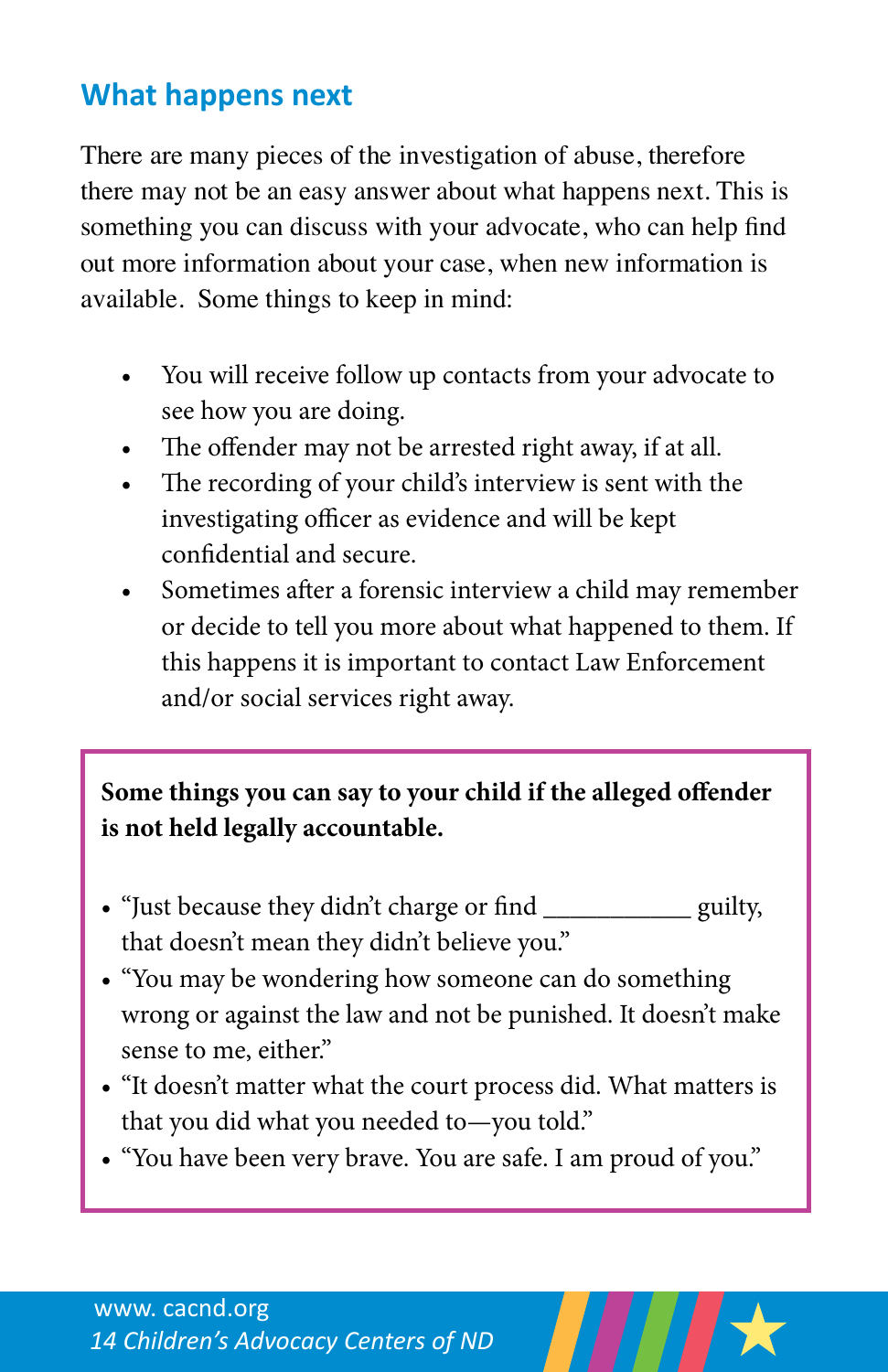## **Signs sometimes shown by abused children**

#### **Physical**

- Sudden weight change
- Abdominal pain
- Vomiting
- Vaginal infections
- Changes in eating

#### **Behavioral**

- Sleep disturbances
- **Nightmares**
- • Compulsive masturbation
- Inappropriate Sex Play
- Behavior consistent with an earlier age
- Detachment from others
- **Insecurity**

#### **Emotional**

- Mood swings
- Flashbacks

Specially trained trauma-focused mental health services are available to help children overcome the effects of trauma. The presence of these symptoms does not always mean that your child has been abused. Since children do not possess adult language skills they tend to "tell" how they feel through action and behavior.

#### **Difficulty in school**

- Inability to concentrate
- Drop in grades
- Change in relationships

#### **Anger/Hostility**

- **Aggressiveness**
- • Acting-out behavior
- Self-abuse
- Withdrawn/isolated

#### **Depression**

- Low energy
- **Irritable**
- Low or no interest in previous activities

*Children's Advocacy Centers of ND 15* www. cacnd.org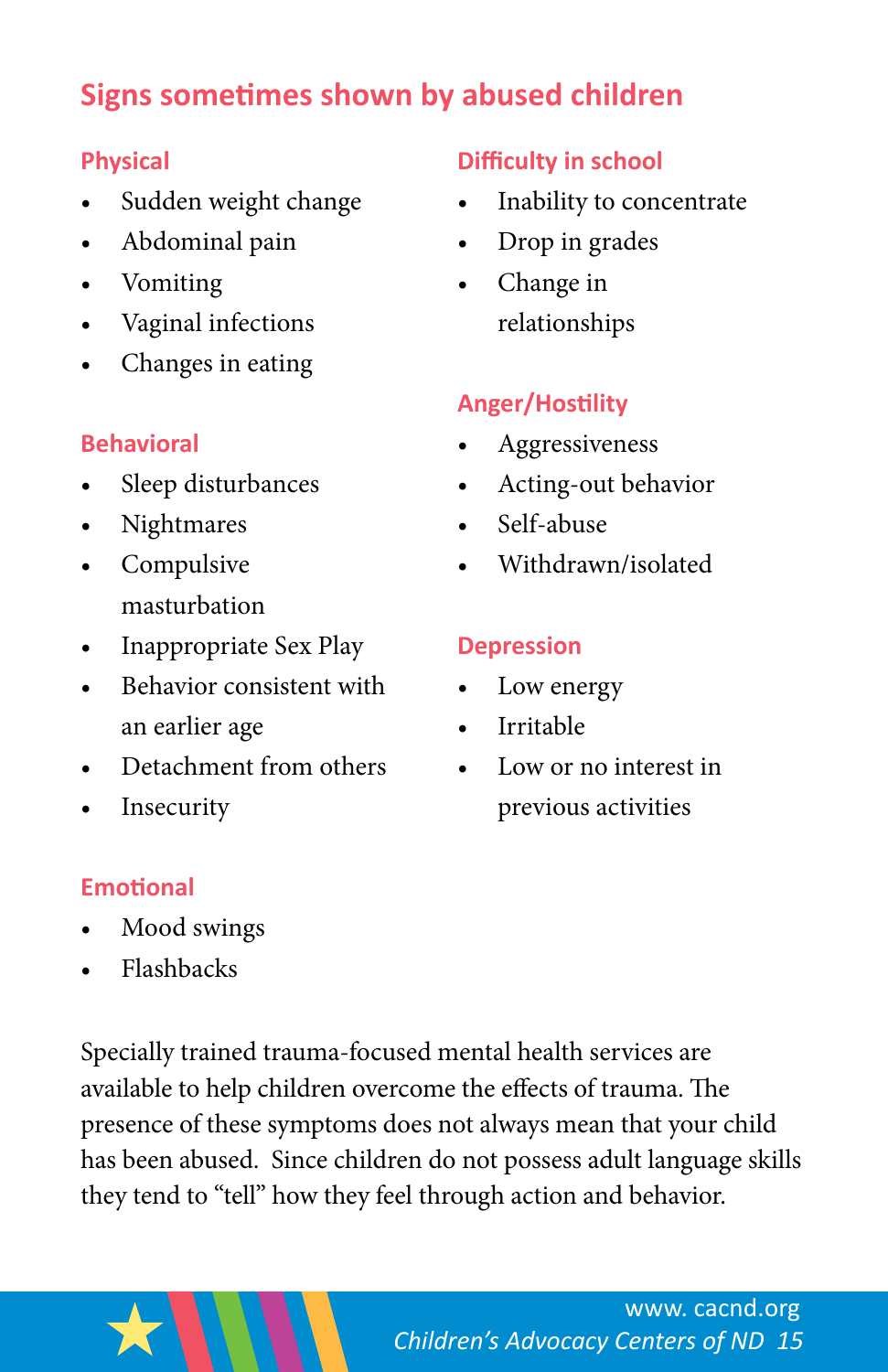## **The therapy process**

Many children and their caregivers need counseling and support to reduce the emotional impact of abuse. Therapy is a safe place for people to express themselves to help them heal.

Therapy benefits children and their families in many ways. When a child and family experience abuse, it can be an emotional and confusing time. A specialized trauma-focused child therapist can apply special training in child abuse and/or trauma to help work through thoughts and feelings. It will help the child restore his/her emotional health and provide tools for the family to recover as quickly as possible.

Therapy is available to all CAC clients who have experienced trauma and abuse. You can request therapy by visiting with CAC staff.

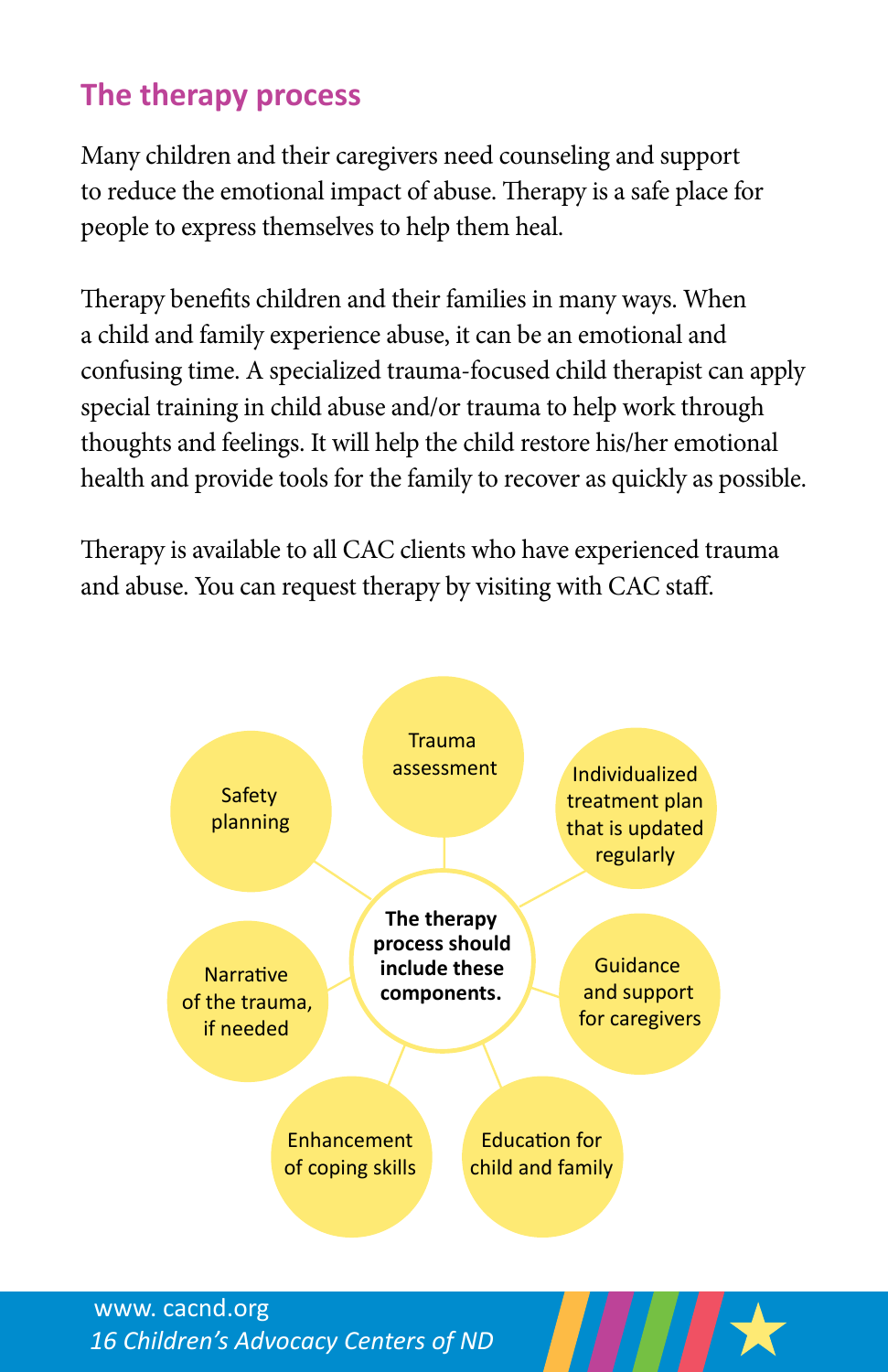### **What to say to others**

One challenge your family will face will be what to say to others, if anything, about the abuse. Keep in mind that this is highly personal information and your decision should be based on who can support you through this and help provide safety for your child. Your child may feel embarrassed and/or responsible; it is important for them to know that this isn't a dirty little secret. You and your child can decide together if you will tell anyone.



It is important to keep in mind how others might react. Their reactions may include disbelief, distress, concern, embarrassment, disgust, disinterest or unnecessary questioning for intimate details. If you know they will react in a negative way, you may not want to share the information with them unless it becomes necessary. It is important to maintain your child's sense of privacy. Remember, you don't owe anyone an explanation. "I'd rather not talk about it" is an acceptable response. Or simply say, "It's been a very difficult time for all of us." "I appreciate your concern." Or it may be easier to just nod as an acknowledgment of what someone says.

Reference: Your Child Has Been Molested, by Kathryn B. Hagans & Joyce Case

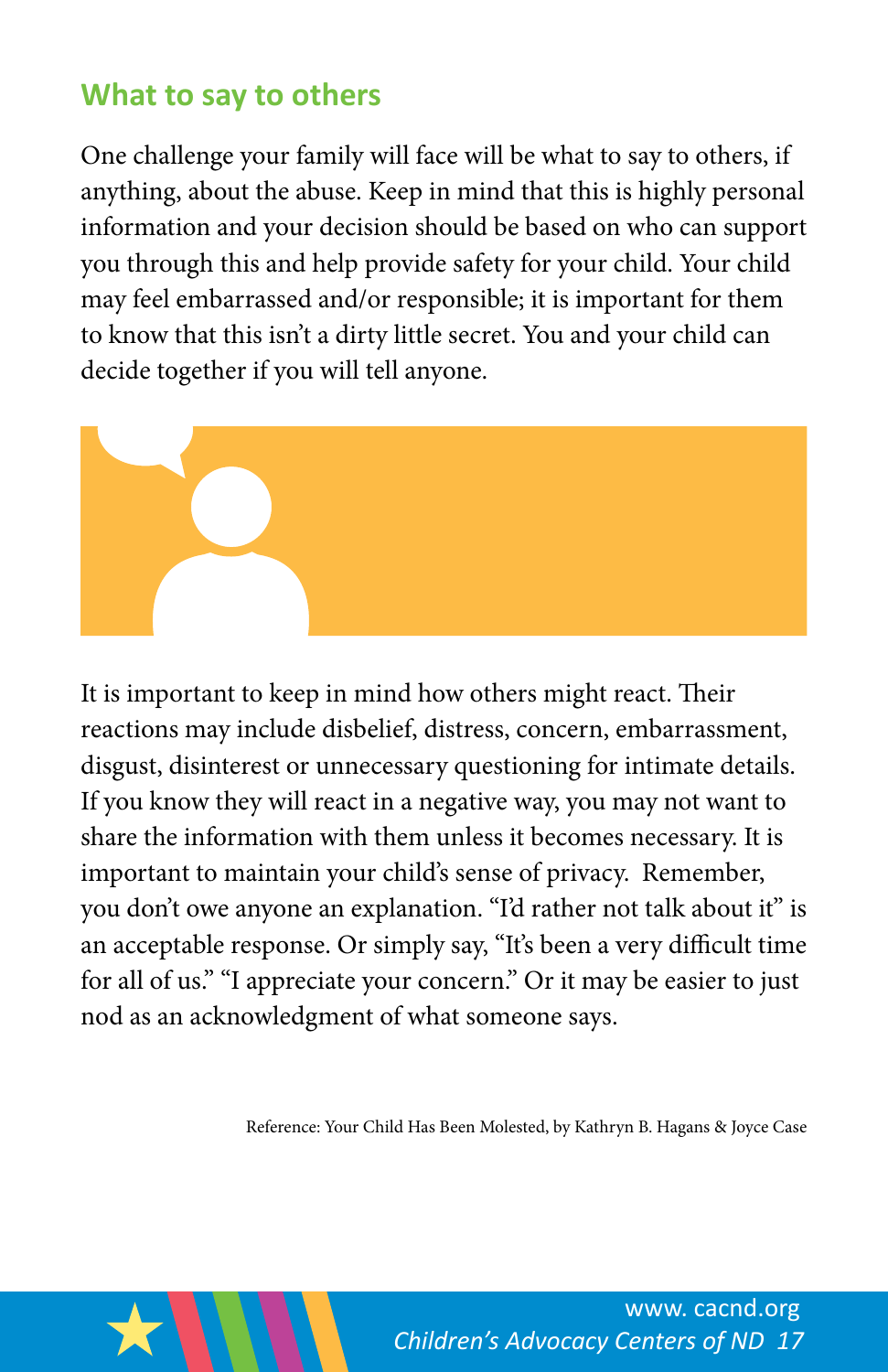#### **Prevention**

Abuse affects many children. While there is no one thing we can do to guarantee that our children will be safe from abuse, there are things we can do to decrease the likelihood of abuse.

- Learn the facts and understand the risks. The experts estimate that one in 10 will experience abuse in their lifetime. It is also likely that they will be abused by someone they know and trust.
- Talk about it. Teach children proper terms for all body parts and that their body belongs to them. Tell them that no one should touch them in a way that makes them feel uncomfortable, not even people they trust and love. Children often keep abuse a secret, but barriers can be broken down by talking openly about it.
- **React Responsibly.** If a child discloses abuse, stay calm, believe the child, and thank them for telling you. Encourage them to talk without asking leading questions about details. Get professional help from social services, law enforcement or your local CAC. You may be faced with a situation where you suspect abuse but don't have any proof. Suspicions are scary, but trust your instincts. Have the courage to report.

Adapted from Darkness to Light

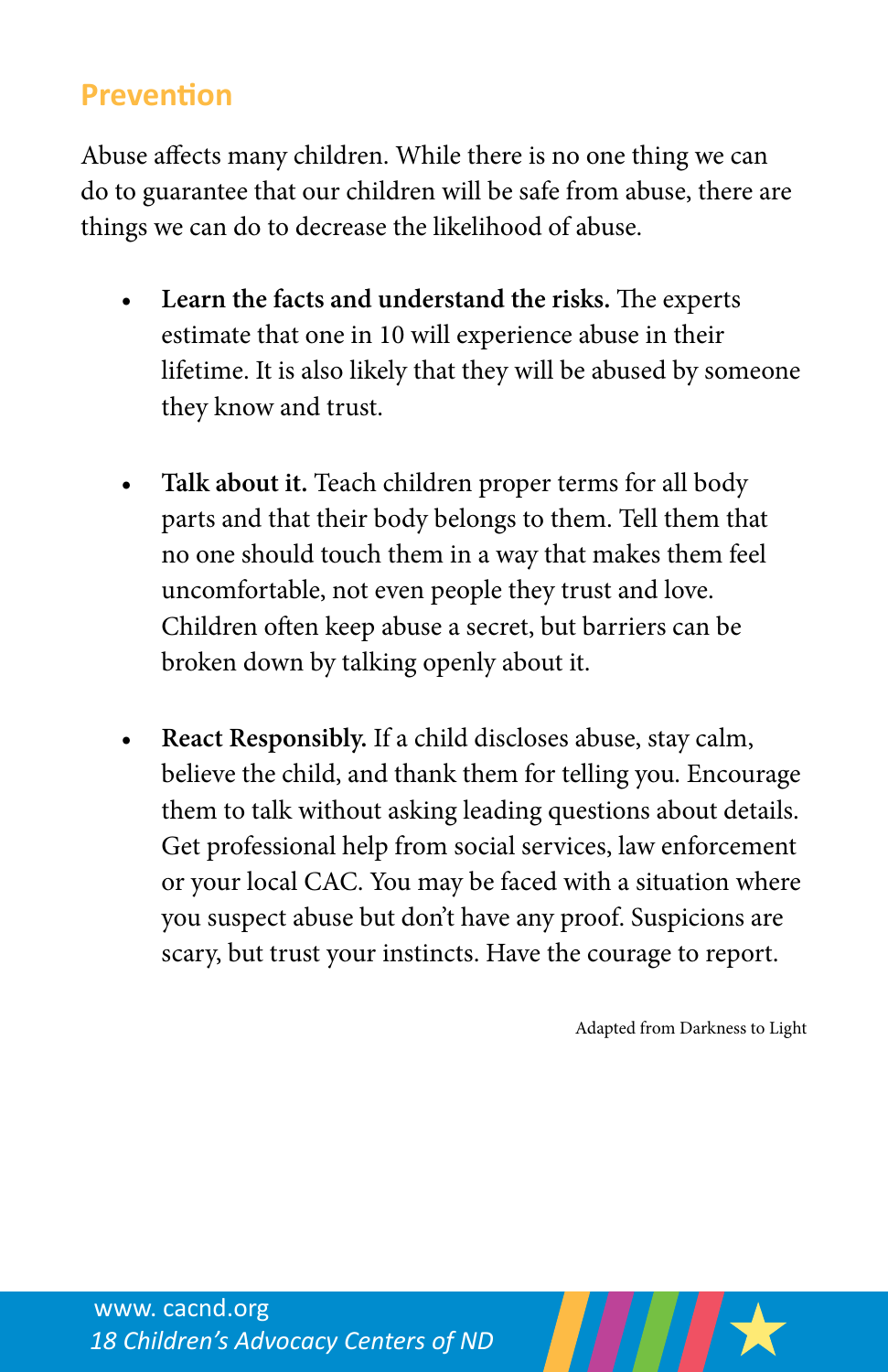| <b>Notes and questions</b> |  |  |
|----------------------------|--|--|
|                            |  |  |
|                            |  |  |
|                            |  |  |
|                            |  |  |
|                            |  |  |
|                            |  |  |
|                            |  |  |
|                            |  |  |
|                            |  |  |
|                            |  |  |
|                            |  |  |
|                            |  |  |
|                            |  |  |
|                            |  |  |
|                            |  |  |
|                            |  |  |
|                            |  |  |
|                            |  |  |
|                            |  |  |
|                            |  |  |